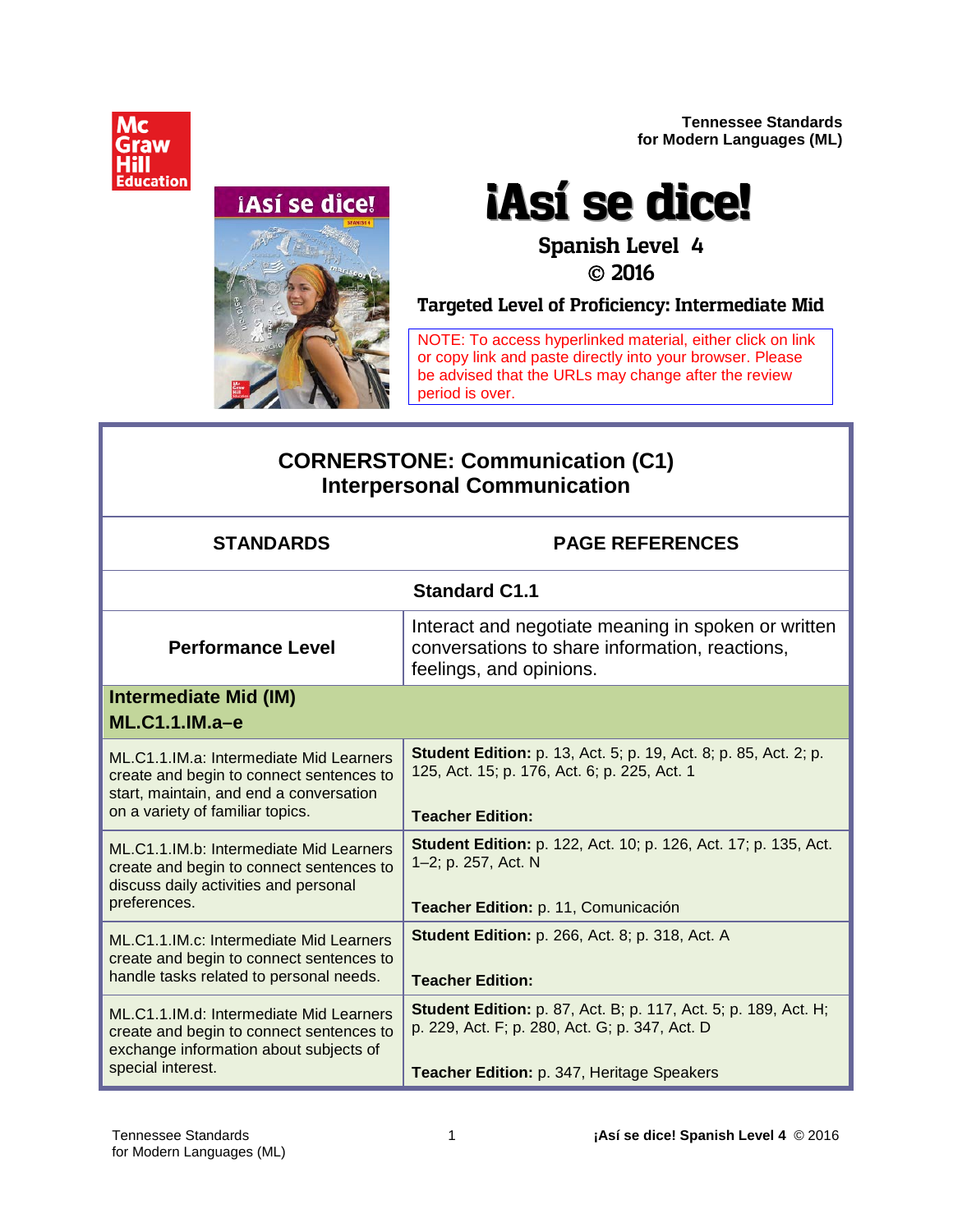| ML.C1.1.IM.e: Intermediate Mid Learners<br>create and begin to connect sentences to<br>indicate various time frames with<br>occasional success.                                                                                    | Student Edition: p. 20, Act. 11; p. 85, Act. 1-4; p. 101, Act.<br>D; p. 176, Act. 6; p. 219, Act. 12; p. 225, Act. 2-3; p. 271, Act.<br><b>Teacher Edition:</b>                                                                                                                                                                     |
|------------------------------------------------------------------------------------------------------------------------------------------------------------------------------------------------------------------------------------|-------------------------------------------------------------------------------------------------------------------------------------------------------------------------------------------------------------------------------------------------------------------------------------------------------------------------------------|
| <b>CORNERSTONE: Communication (C1)</b><br><b>Interpretive Communication-Listening</b>                                                                                                                                              |                                                                                                                                                                                                                                                                                                                                     |
| <b>STANDARDS</b>                                                                                                                                                                                                                   | <b>PAGE REFERENCES</b>                                                                                                                                                                                                                                                                                                              |
|                                                                                                                                                                                                                                    | <b>Standard C1.2</b>                                                                                                                                                                                                                                                                                                                |
| <b>Performance Level</b>                                                                                                                                                                                                           | Demonstrate understanding, interpret, and analyze<br>what is heard on a variety of topics.                                                                                                                                                                                                                                          |
| <b>Intermediate Mid (IM)</b><br><b>ML.C1.2.IM.a-b</b>                                                                                                                                                                              |                                                                                                                                                                                                                                                                                                                                     |
| ML.C1.2.IM.a: Intermediate Mid Learners<br>begin to recognize connected sentences<br>to determine some details of texts and<br>interactions related to everyday life.                                                              | Student Edition: pp. 93-94, ¡Quién sabe!, Después de leer<br>(Act. A-C); pp. 142-143, Martín Fierro, Act. A-C; pp. 147-<br>151, Historia de dos cachorros de coatí y dos cachorros de<br>hombre, Reading Checks; p. 365, Desde la nieve, Después de<br>leer (Act. A-D); pp. 369-373, El caballo mago, Después de<br>leer (Act. A-C) |
|                                                                                                                                                                                                                                    | Teacher Edition: pp. 369-372, Reading Checks                                                                                                                                                                                                                                                                                        |
| ML.C1.2.IM.b: Intermediate Mid Learners<br>begin to recognize connected sentences<br>to recognize the main idea and some<br>details in advertisements,<br>announcements, and other simple texts<br>related to their everyday life. | Student Edition: pp. 187-188, Lo fatal, Canción de otoño en<br>primavera, Después de leer (Act. A, Act. F); p. 319, Act. E<br><b>Teacher Edition:</b>                                                                                                                                                                               |
| <b>CORNERSTONE: Communication (C1)</b><br><b>Interpretive Communication-Reading</b>                                                                                                                                                |                                                                                                                                                                                                                                                                                                                                     |
| <b>STANDARDS</b>                                                                                                                                                                                                                   | <b>PAGE REFERENCES</b>                                                                                                                                                                                                                                                                                                              |
|                                                                                                                                                                                                                                    | <b>Standard C1.3</b>                                                                                                                                                                                                                                                                                                                |
| <b>Performance Level</b>                                                                                                                                                                                                           | Interpret, analyze, and demonstrate understanding<br>of written materials on a variety of topics.                                                                                                                                                                                                                                   |
| Intermediate Mid (IM)<br>ML.C1.3.IM.a-b                                                                                                                                                                                            |                                                                                                                                                                                                                                                                                                                                     |
| ML.C1.3.IM.a: Intermediate Mid Learners<br>begin to recognize connected sentences<br>to articulate the main idea of simple texts                                                                                                   | <b>Student Edition:</b> p. 29, Act. A; p. 229, Act. H; p. 274, Act. F;<br>p. 362, Act. J                                                                                                                                                                                                                                            |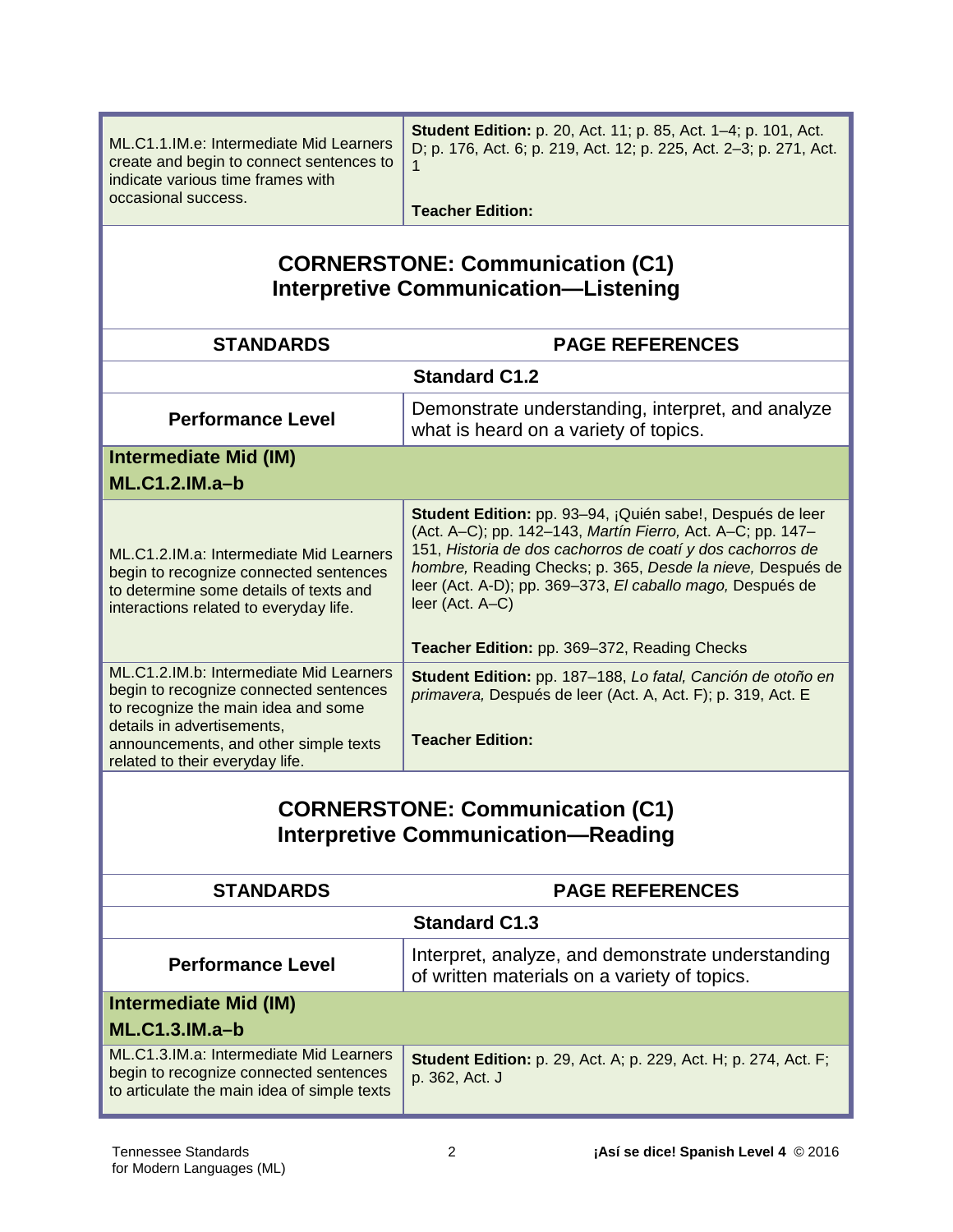| related to everyday life (e.g., postcards<br>from friends, entertainment magazines,<br>social media posts).                                          | <b>Teacher Edition:</b>                                                                                                                                                                                                                                 |
|------------------------------------------------------------------------------------------------------------------------------------------------------|---------------------------------------------------------------------------------------------------------------------------------------------------------------------------------------------------------------------------------------------------------|
| ML.C1.3.IM.b: Intermediate Mid Learners<br>begin to recognize connected sentences<br>to understand simple written exchanges<br>between other people. | Student Edition: pp. 191-195, Mis primeros versos, Después<br>de leer (Act. B); p. 288, Reading Checks #1 and #2; p. 289,<br>Reading Checks #1 and #2; p. 291, Después de leer (Act. C);<br>p. 338, Después de leer (Act. G)<br><b>Teacher Edition:</b> |
| <b>CORNERSTONE: Communication (C1)</b><br><b>Presentational-Speaking</b>                                                                             |                                                                                                                                                                                                                                                         |
| <b>STANDARDS</b>                                                                                                                                     | <b>PAGE REFERENCES</b>                                                                                                                                                                                                                                  |
|                                                                                                                                                      | <b>Standard C1.4</b>                                                                                                                                                                                                                                    |
| <b>Performance Level</b>                                                                                                                             | Present information on multiple topics for a variety<br>of purposes using appropriate formats, considering<br>the intended audience.                                                                                                                    |
| <b>Intermediate Mid (IM)</b>                                                                                                                         |                                                                                                                                                                                                                                                         |
| <b>ML.C1.4.IM.a-d</b>                                                                                                                                |                                                                                                                                                                                                                                                         |
| ML.C1.4.IM.a: Intermediate Mid Learners<br>create and begin to connect sentences to<br>discuss one's personal and social                             | <b>Student Edition:</b> p. 85, Act. 5; p. 135, Act. 3; p. 271, Act. 3; p.<br>317, Act. 1-2; p. 349, Act. 1                                                                                                                                              |
| experiences.<br>ML.C1.4.IM.b: Intermediate Mid Learners                                                                                              | <b>Teacher Edition:</b><br>Student Edition: p. 112, Act. E; p. 171, Act. 1-3; p. 213, Act.                                                                                                                                                              |
| create and begin to connect sentences to<br>present information about something<br>learned or researched.                                            | 1; p. 304, Visitas históricas, Act. H; p. 307, Act. 1-2; p. 349,<br>Act. 2                                                                                                                                                                              |
|                                                                                                                                                      | Teacher Edition: p. 163, Comunicación                                                                                                                                                                                                                   |
| ML.C1.4.IM.c: Intermediate Mid Learners<br>create and begin to connect sentences to<br>express a viewpoint about common                              | <b>Student Edition:</b> p. 87, Act. B; p. 138, Act. E; p. 183, Act. B;<br>p. 273, Act. C                                                                                                                                                                |
| interests and issues.                                                                                                                                | Teacher Edition: p. 361, Act. C                                                                                                                                                                                                                         |
| ML.C1.4.IM.d: Intermediate Mid Learners<br>create and begin to connect sentences to<br>indicate various time frames with                             | Student Edition: p. 27, Act. 1-3; p. 253, Act. G; p. 271, Act.<br>3; p. 307, Act. 3; p. 317, Act. 3                                                                                                                                                     |
| occasional success.                                                                                                                                  | Teacher Edition: p. 252, Conexiones; p. 253, Heritage<br><b>Speakers</b>                                                                                                                                                                                |
| <b>CORNERSTONE: Communication (C1)</b><br><b>Presentational-Writing</b>                                                                              |                                                                                                                                                                                                                                                         |
| <b>STANDARDS</b>                                                                                                                                     | <b>PAGE REFERENCES</b>                                                                                                                                                                                                                                  |
|                                                                                                                                                      | <b>Standard C1.5</b>                                                                                                                                                                                                                                    |
| <b>Performance Level</b>                                                                                                                             | Present information on multiple topics for a variety                                                                                                                                                                                                    |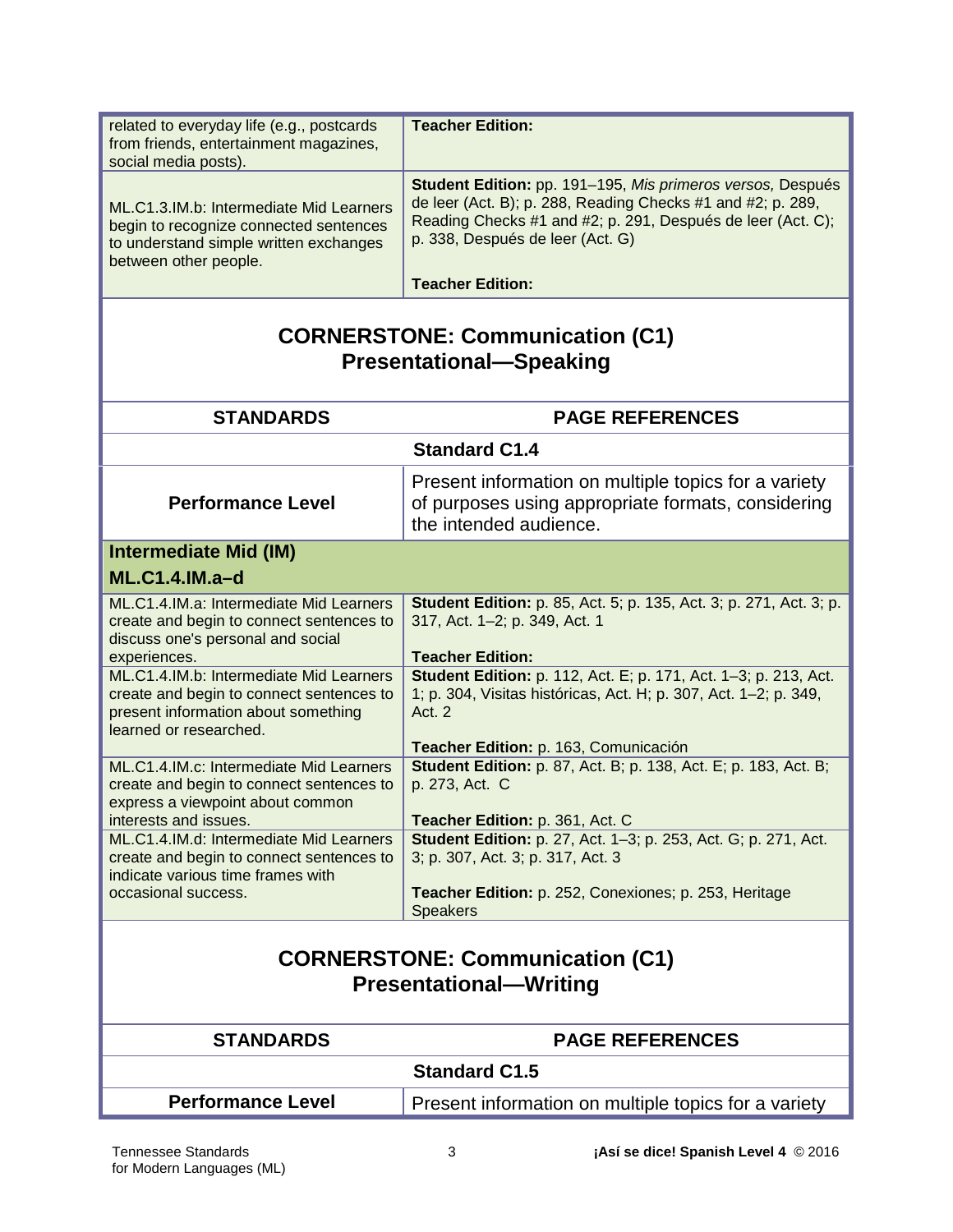|                                                                                                                                                           | of purposes using appropriate formats, considering<br>the intended audience.                                                             |
|-----------------------------------------------------------------------------------------------------------------------------------------------------------|------------------------------------------------------------------------------------------------------------------------------------------|
| <b>Intermediate Mid (IM)</b>                                                                                                                              |                                                                                                                                          |
| <b>ML.C1.5.IM.a-d</b>                                                                                                                                     |                                                                                                                                          |
| ML.C1.5.IM.a: Intermediate Mid Learners<br>create and begin to connect sentences to<br>write messages, announcements, and<br>invitations.                 | Student Edition: p. 27, Composición; p. 86, Act. A; p. 117,<br>Composición; p. 137, Act. B<br><b>Teacher Edition:</b>                    |
| ML.C1.5.IM.b: Intermediate Mid Learners<br>create and begin to connect sentences to<br>compose a simple paragraph about a<br>learned or researched topic. | Student Edition: p. 13, Composición; p. 71, Composición; p.<br>143, Act. E; p. 171, Composición; p. 203, Act. C; p. 226, Act.<br>В       |
| ML.C1.5.IM.c: Intermediate Mid Learners<br>create and begin to connect sentences to<br>create communications for an authentic                             | <b>Teacher Edition:</b><br>Student Edition: p. 183, Act. B; p. 225, Composición; p. 319,<br>Act. D                                       |
| audience.                                                                                                                                                 | <b>Teacher Edition:</b>                                                                                                                  |
| ML.C1.5.IM.d: Intermediate Mid Learners<br>create and begin to connect sentences to<br>indicate various time frames with<br>occasional success.           | Student Edition: p. 85, Composición; p. 139, Composición; p.<br>226, Act. B; p. 228, Act. D; p. 271, Composición; p. 349,<br>Composición |
|                                                                                                                                                           | <b>Teacher Edition:</b>                                                                                                                  |
|                                                                                                                                                           |                                                                                                                                          |
|                                                                                                                                                           | <b>CORNERSTONE: Culture (C2)</b><br><b>Relating Cultural Practices to Perspectives</b>                                                   |
| <b>STANDARDS</b>                                                                                                                                          | <b>PAGE REFERENCES</b>                                                                                                                   |
|                                                                                                                                                           | <b>Standard C2.1</b>                                                                                                                     |
| <b>Performance Level</b>                                                                                                                                  | Investigate, draw comparisons between, and<br>explain the interaction of practices and perspectives<br>of the cultures studied.          |
|                                                                                                                                                           |                                                                                                                                          |
| <b>Intermediate Range (IR)</b><br><b>ML.C2.1.IR.a-h</b>                                                                                                   |                                                                                                                                          |
| ML.C2.1.IR.a: Intermediate Range<br>Learners in elementary and middle<br>school examine, analyze, and exchange<br>information on patterns of behavior     | <b>Student Edition:</b> p. 137, Act. B; p. 321, Act. J; p. 362, Act. G                                                                   |
| typical of their peer group in the target<br>culture.                                                                                                     | <b>Teacher Edition:</b>                                                                                                                  |
| ML.C2.1.IR.b: Intermediate Range<br>Learners in elementary and middle<br>school identify and begin to use both<br>formal and informal methods to interact | <b>Student Edition:</b> p. 179, Act. 11; p. 181, Act. 1; p. 347, Act.<br>D; p. 362, Act. G; p. 363, Composición                          |
| with peers and adults.<br>ML.C2.1.IR.c: Intermediate Range                                                                                                | <b>Teacher Edition:</b><br><b>Student Edition:</b> p. 138, Act. E; p. 320, Act. H; p. 360, Act. B;                                       |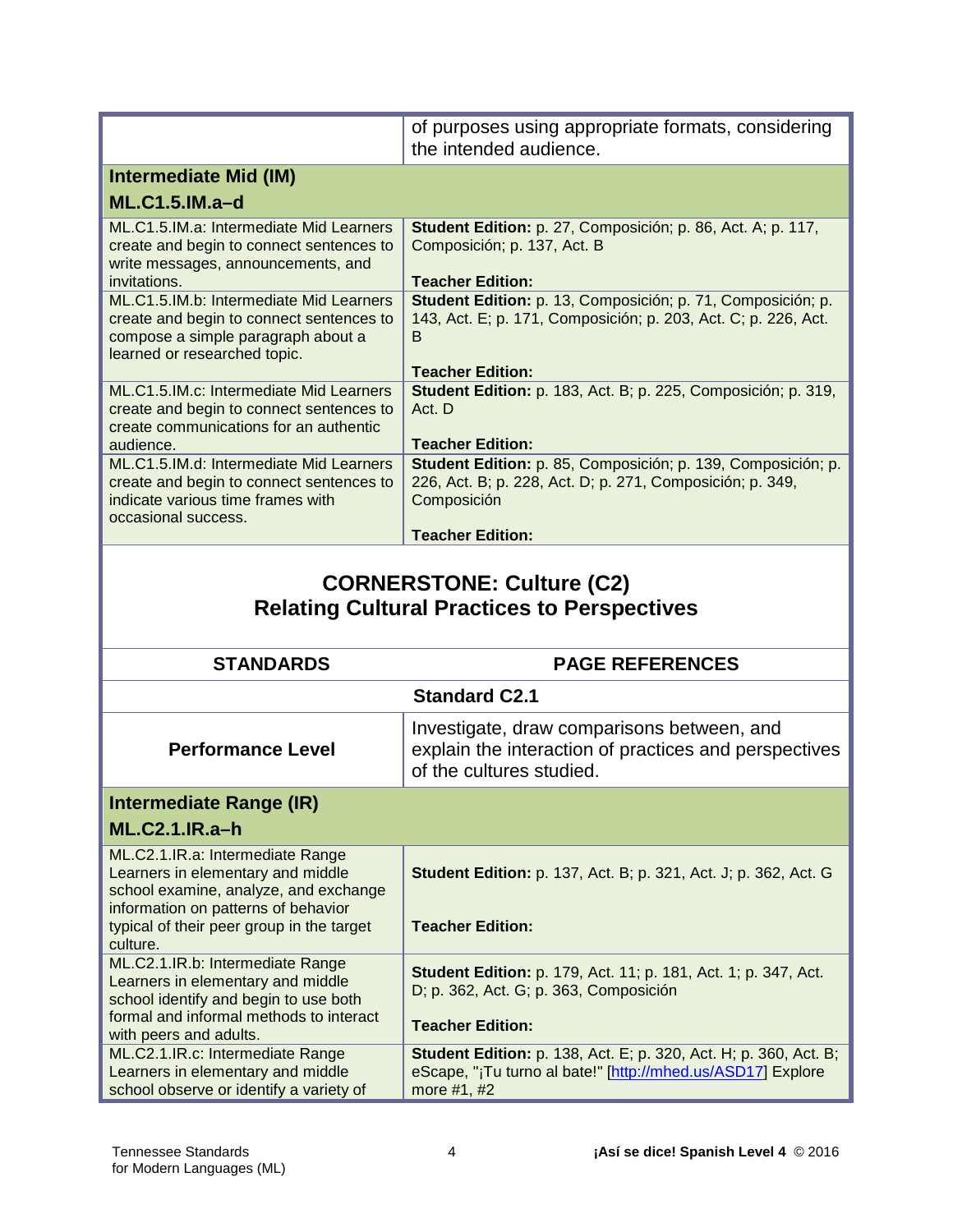| authentic or simulated age-appropriate                                                                                                                   |                                                                                                                                             |
|----------------------------------------------------------------------------------------------------------------------------------------------------------|---------------------------------------------------------------------------------------------------------------------------------------------|
| cultural activities (e.g., games, sports, or                                                                                                             |                                                                                                                                             |
| entertainment).                                                                                                                                          | Teacher Edition: p. 67, Conexiones                                                                                                          |
| ML.C2.1.IR.d: Intermediate Range<br>Learners in elementary and middle<br>school investigate, draw comparisons<br>between, and explain the interaction of | <b>Student Edition:</b> p. 112, El gaucho y las pampas, Act. E; p.<br>137, Act. C-D; p. 171, Composición; p. 259, Act. 4; p. 320,<br>Act. G |
| practices and perspectives of the<br>cultures studied.                                                                                                   | Teacher Edition: p. 63, Cultura; p. 137, Act. C.                                                                                            |
| ML.C2.1.IR.e: In addition to the above,<br>Intermediate Range Learners in high                                                                           | <b>Student Edition:</b> p. 88, Act. F; p. 137, Act. B; p. 226, Act. B                                                                       |
| school identify and analyze cultural<br>practices using authentic materials.                                                                             | <b>Teacher Edition:</b>                                                                                                                     |
| ML.C2.1.IR.f: In addition to the above,<br>Intermediate Range Learners in high                                                                           | Student Edition: p. 362, Act. I                                                                                                             |
| school simulate culturally appropriate<br>community interactions.                                                                                        | Teacher Edition: p. 257, Comunicación                                                                                                       |
| ML.C2.1.IR.g: In addition to the above,<br>Intermediate Range Learners in high<br>school interact with peers or the peer                                 | Student Edition: p. 362, Act. G; p. 363, Composición                                                                                        |
| group of the target culture to<br>demonstrate an awareness of culturally<br>respectful behavior.                                                         | <b>Teacher Edition:</b>                                                                                                                     |
| ML.C2.1.IR.h: In addition to the above,<br>Intermediate Range Learners in high<br>school begin to adjust language and                                    | Student Edition: p. 360, Act. A                                                                                                             |
| message to acknowledge audiences with<br>different cultural backgrounds.                                                                                 | <b>Teacher Edition:</b>                                                                                                                     |

## **CORNERSTONE: Culture (C2) Relating Cultural Products to Perspectives**

| <b>STANDARDS</b>                                                                                                                                                                                  | <b>PAGE REFERENCES</b>                                                                                                                                                                  |
|---------------------------------------------------------------------------------------------------------------------------------------------------------------------------------------------------|-----------------------------------------------------------------------------------------------------------------------------------------------------------------------------------------|
|                                                                                                                                                                                                   | <b>Standard C2.2</b>                                                                                                                                                                    |
| <b>Performance Level</b>                                                                                                                                                                          | Investigate, explain, and reflect on the relationship<br>between products and perspectives of the culture(s)<br>studied.                                                                |
| Intermediate Range (IR)<br>$ML.C2.2.IR.a-c$                                                                                                                                                       |                                                                                                                                                                                         |
| ML.C2.2.IR.a: Intermediate Range<br>Learners in elementary and middle<br>school identify and investigate the<br>function of products of the target culture.                                       | Student Edition: p. 71, Composición; p. 274, Act. H; eScape,<br>"Maravillas audaces en lo alto de Bolivia"<br>[http://mhed.us/ASD7] Explore more, #2<br>Teacher Edition: p. 63, Cultura |
| ML.C2.2.IR.b: Intermediate Range<br>Learners in elementary and middle<br>school explore (e.g., read, listen to,<br>observe, perform) products of the target<br>culture and explain the origin and | Student Edition: p. 188, Act. D; eScape, "Uruguay al ritmo<br>del tambor" [http://mhed.us/ASD18] Explore more #1, #2<br>Teacher Edition: p. 40, Conexiones; p. 231, Cultura             |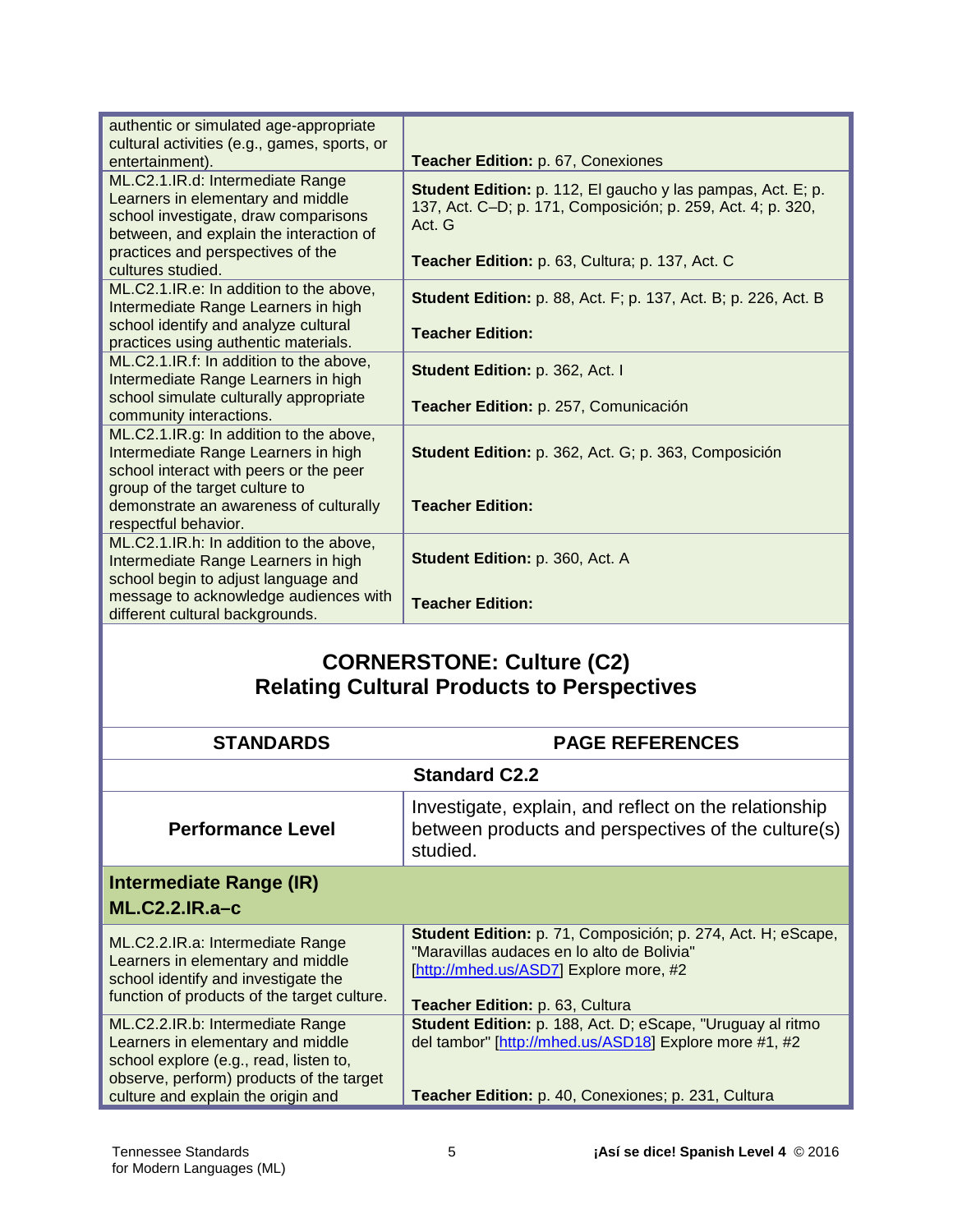| importance of these products today.                                                                                                                                                          |                                                                                                                                                                                                                                                        |
|----------------------------------------------------------------------------------------------------------------------------------------------------------------------------------------------|--------------------------------------------------------------------------------------------------------------------------------------------------------------------------------------------------------------------------------------------------------|
| ML.C2.2.IR.c: In addition to the above,                                                                                                                                                      | <b>Student Edition:</b> p. 87, Act. C; p. 117, Act. 4; p. 184, Act. D;                                                                                                                                                                                 |
| Intermediate Range Learners in high                                                                                                                                                          | eScape, "¡Vamos a volar en globo!" [http://mhed.us/ASD19]                                                                                                                                                                                              |
| school identify and analyze cultural                                                                                                                                                         | Explore more, #3                                                                                                                                                                                                                                       |
| products found in literature, news stories,                                                                                                                                                  |                                                                                                                                                                                                                                                        |
| and films from the target culture.                                                                                                                                                           | Teacher Edition: p. 257, Comunicación                                                                                                                                                                                                                  |
| <b>CORNERSTONE: Connections (C3)</b><br><b>Making Connections</b>                                                                                                                            |                                                                                                                                                                                                                                                        |
| <b>STANDARDS</b>                                                                                                                                                                             | <b>PAGE REFERENCES</b>                                                                                                                                                                                                                                 |
|                                                                                                                                                                                              | <b>Standard C3.1</b>                                                                                                                                                                                                                                   |
| <b>Performance Level</b>                                                                                                                                                                     | Build, reinforce, and expand knowledge of other<br>content areas while using the target language to<br>develop critical thinking and to solve problems<br>creatively.                                                                                  |
| Intermediate Range (IR)                                                                                                                                                                      |                                                                                                                                                                                                                                                        |
| ML.C3.1.IR.a-e                                                                                                                                                                               |                                                                                                                                                                                                                                                        |
| ML.C3.1.IR.a: Intermediate Range<br>Learners in elementary and middle<br>school identify and locate the target                                                                               | <b>Student Edition: p. 27, Act. 4; p. 213, Act. 1</b>                                                                                                                                                                                                  |
| countries and their geographic features<br>on a map.                                                                                                                                         | Teacher Edition: p. 60, Core Instruction (#1); p. 110,<br>Conexiones; p. 202, Conexiones                                                                                                                                                               |
| ML.C3.1.IR.b: In addition to the above,<br>Intermediate Range Learners in high<br>school relate topics from other content<br>areas to the target culture.                                    | Student Edition: pp. 60-61, La geografía, Act. A; p. 71, Act.<br>1-2; p. 203, Comparaciones; pp. 298-299, La geografía, Act.<br>A-C; p. 325, Act. E<br>Teacher Edition: p. 33, Differentiation; p. 232, Conexiones                                     |
| ML.C3.1.IR.c: In addition to the above,<br>Intermediate Range Learners in high<br>school explain and sequence the<br>significant events that shaped the identity<br>of the target countries. | <b>Student Edition:</b> p. 71, Act. 3; p. 171, Act. 2; pp. 204-205,<br>Una ojeada histórica, Act. D-F; p. 213, Act. 2; pp. 236-239,<br>Estrategia, Historia verdadera de la conquista de la Nueva<br>España, Capítulo XXXVII, Act. A-C; p. 259, Act. 3 |
|                                                                                                                                                                                              | Teacher Edition: p. 236, Introducción                                                                                                                                                                                                                  |
| ML.C3.1.IR.d: In addition to the above,<br>Intermediate Range Learners in high<br>school compare attitudes and reactions<br>regarding current events of global                               | <b>Student Edition:</b> p. 30, Act. C; p. 87, Act. B; p. 88, Act. E; p.<br>182, Act. A; p. 183, Act. B-C; p. 226, Act. A; p. 227 Act. C<br><b>Teacher Edition:</b>                                                                                     |
| importance.                                                                                                                                                                                  |                                                                                                                                                                                                                                                        |
| ML.C3.1.IR.e: In addition to the above,<br>Intermediate Range Learners in high<br>school contrast examples of<br>contemporary culture (e.g., sports,                                         | Student Edition: p. 100, Comparaciones; p. 226, Act. B; p.<br>360, Act. B                                                                                                                                                                              |
| music, art, architecture) from the target<br>countries to one's own.                                                                                                                         | <b>Teacher Edition:</b>                                                                                                                                                                                                                                |

#### **CORNERSTONE: Connections (C3) Acquiring Information and Diverse Perspectives**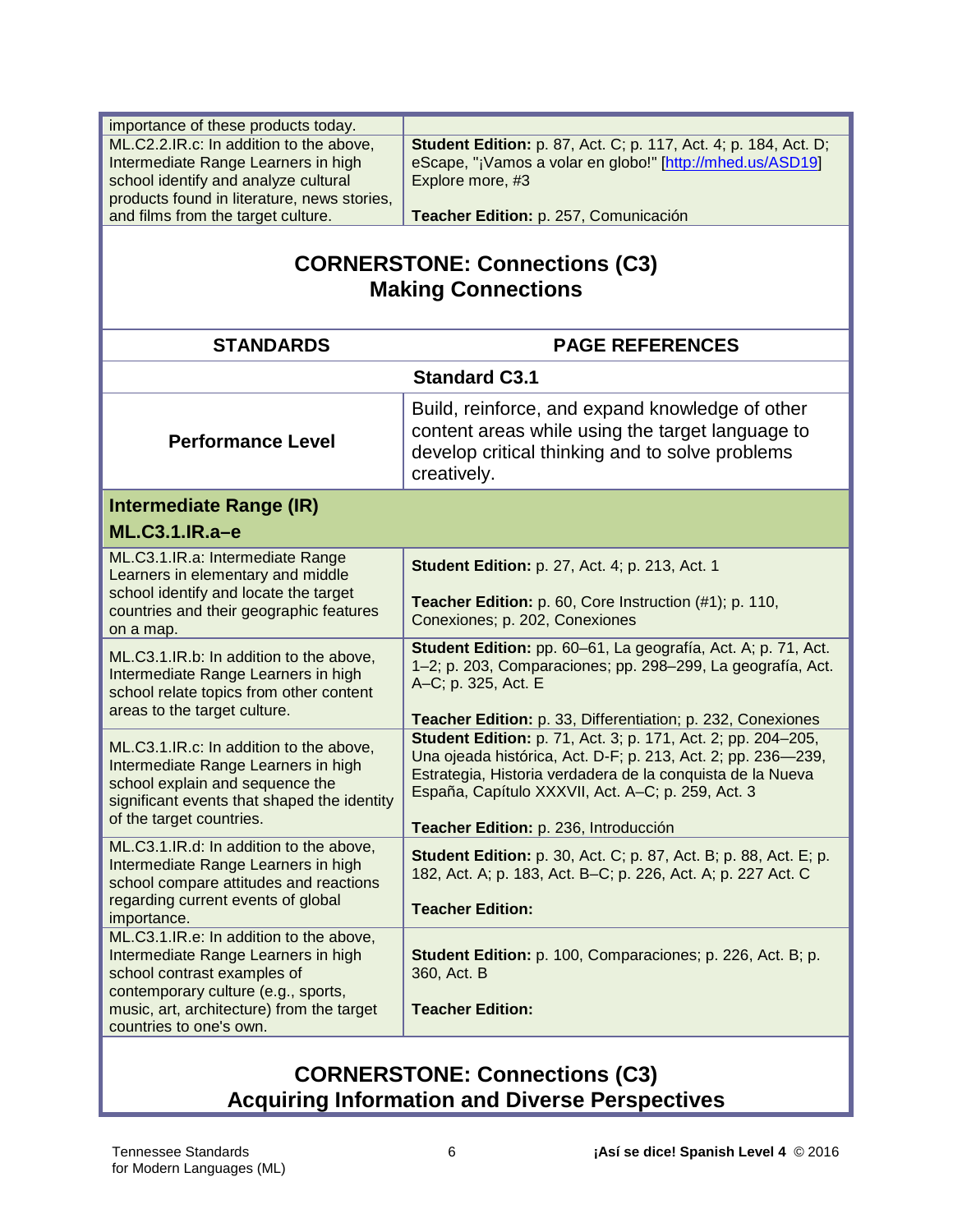| <b>STANDARDS</b>                                                                                                                                                                                                                                | <b>PAGE REFERENCES</b>                                                                                                                                                   |
|-------------------------------------------------------------------------------------------------------------------------------------------------------------------------------------------------------------------------------------------------|--------------------------------------------------------------------------------------------------------------------------------------------------------------------------|
|                                                                                                                                                                                                                                                 | <b>Standard C3.2</b>                                                                                                                                                     |
| <b>Performance Level</b>                                                                                                                                                                                                                        | Access and evaluate information and diverse<br>perspectives that are available through the target<br>language and its cultures.                                          |
| Intermediate Range (IR)                                                                                                                                                                                                                         |                                                                                                                                                                          |
| ML.C3.2.IR.a-e                                                                                                                                                                                                                                  |                                                                                                                                                                          |
| ML.C3.2.IR.a: Intermediate Range<br>Learners in elementary and middle<br>school use age-appropriate authentic                                                                                                                                   | <b>Student Edition:</b> p. 30, Act. D; p. 184, Act. E; p. 228, Act. E;<br>p. 274, Act. G; p. 318, Act. B                                                                 |
| sources to prepare presentations on<br>familiar topics.                                                                                                                                                                                         | Teacher Edition: p. 252, Comunicación                                                                                                                                    |
| ML.C3.2.IR.b: In addition to the above,<br>Intermediate Range Learners in high<br>school describe a current event article or<br>broadcast in the target language and                                                                            | Student Edition: p. 30, Act. C; p. 226, Act. A; p. 272, Act. A;<br>p. 319, Act. D; p. 361, Act. E                                                                        |
| evaluate how it compares with the same<br>event reported in the United States.                                                                                                                                                                  | Teacher Edition: p. 86, Current event                                                                                                                                    |
| ML.C3.2.IR.c: In addition to the above,<br>Intermediate Range Learners in high<br>school explore the various perspectives<br>of a major figure in history, science, or<br>the arts from the perspective of the target                           | <b>Student Edition:</b> p. 13, Act. 3–4; p. 117, Act. 4; p. 213, Act. 5;<br>p. 226, Act. B; p. 301, Act. E; p. 307, Act. 4; p. 319, Act. C                               |
| culture.                                                                                                                                                                                                                                        | <b>Teacher Edition:</b>                                                                                                                                                  |
| ML.C3.2.IR.d: In addition to the above,<br>Intermediate Range Learners in high<br>school compare preferences related to<br>daily life of the local community to those<br>of the target culture (e.g., music, movies,<br>or leisure activities). | Student Edition: p. 272, Act. B; p. 360, Act B; eScape,<br>"Uruguay al ritmo del tambor" [http://mhed.us/ASD18] Share<br>what you know #1, #2<br><b>Teacher Edition:</b> |
| ML.C3.2.IR.e: In addition to the above,<br>Intermediate Range Learners in high<br>school compare the perspective of local                                                                                                                       | Student Edition: p. 362, Act. H                                                                                                                                          |
| advertisements with advertisements of<br>the target culture.                                                                                                                                                                                    | <b>Teacher Edition:</b>                                                                                                                                                  |
| <b>CORNERSTONE: Comparisons (C4)</b><br><b>Language Comparisons</b>                                                                                                                                                                             |                                                                                                                                                                          |
| <b>STANDARDS</b>                                                                                                                                                                                                                                | <b>PAGE REFERENCES</b>                                                                                                                                                   |

| <b>SIANDARDS</b>         | PAGE REFERENCES                                                                                                                |
|--------------------------|--------------------------------------------------------------------------------------------------------------------------------|
| <b>Standard C4.1</b>     |                                                                                                                                |
| <b>Performance Level</b> | Investigate, explain, and reflect on the nature of<br>language through comparisons of the classical<br>language and one's own. |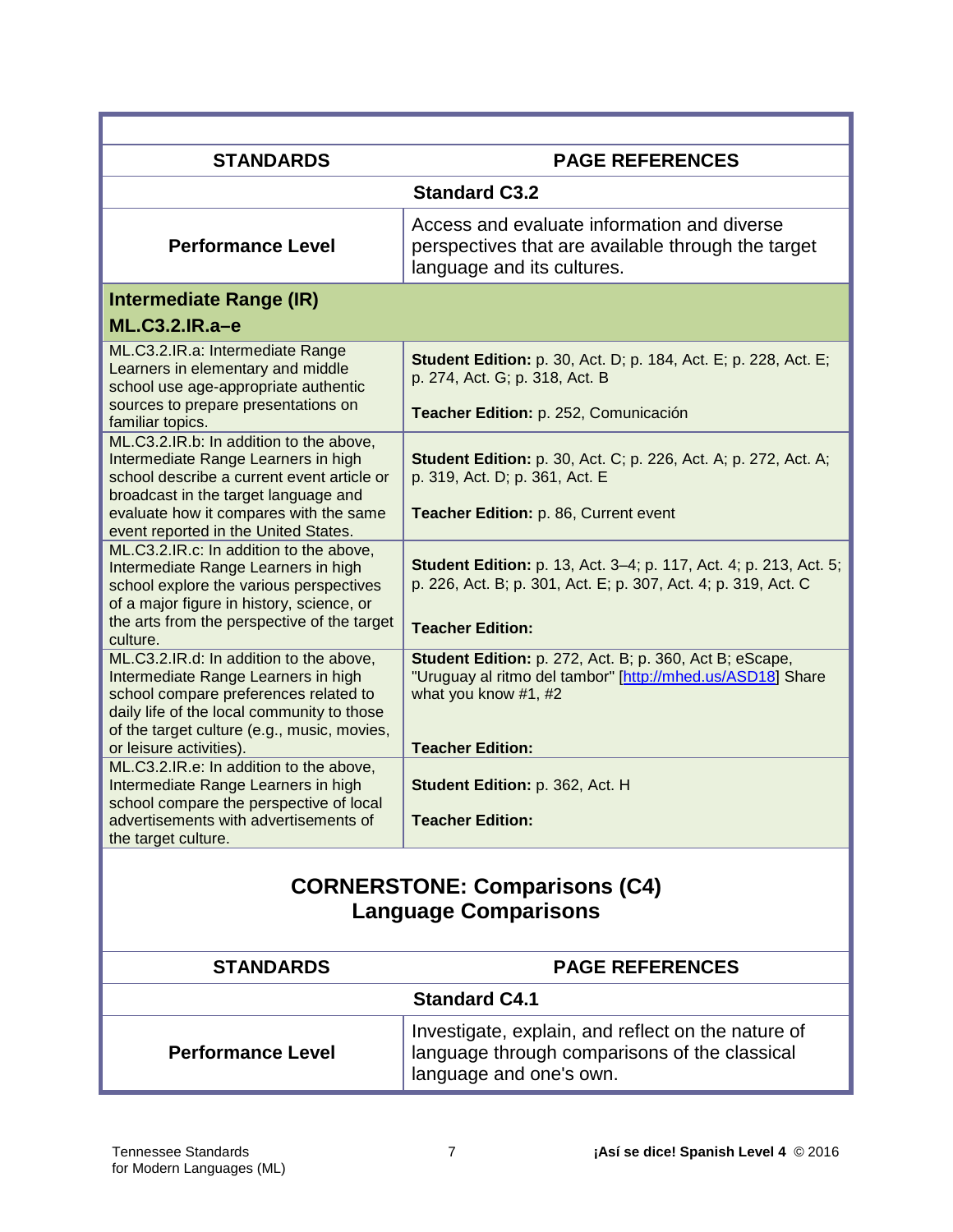| Intermediate Range (IR)                                                                                                                                    |                                                                                                                                                                           |
|------------------------------------------------------------------------------------------------------------------------------------------------------------|---------------------------------------------------------------------------------------------------------------------------------------------------------------------------|
| $ML.C4.1.IR.a-e$                                                                                                                                           |                                                                                                                                                                           |
| ML.C4.1.IR.a: Intermediate Range<br>Learners in elementary and middle<br>school identify expressions that                                                  | Student Edition: p. 179, Act. 11; p. 225, Composición; pp.<br>345-347, Latinos en Estados Unidos, Act. D                                                                  |
| communicate respect and status in one's<br>own and the target language.                                                                                    | <b>Teacher Edition:</b>                                                                                                                                                   |
| ML.C4.1.IR.b: Intermediate Range<br>Learners in elementary and middle<br>school determine words in one's own and                                           | <b>Student Edition:</b> p. 185, Act. G; p. 257, Act. M; p. 347, Act. C                                                                                                    |
| target language that have no direct<br>translation.                                                                                                        | <b>Teacher Edition:</b>                                                                                                                                                   |
| ML.C4.1.IR.c: Intermediate Range<br>Learners in elementary and middle<br>school recognize on how different time<br>frames are expressed in the target      | Student Edition: p. 218, Presente perfecto y<br>pluscuamperfecto, (#5); p. 260, Futuro y condicional (#3 and<br>#4); p. 262, Futuro perfecto y condicional perfecto, (#3) |
| language and one's own.                                                                                                                                    | <b>Teacher Edition:</b>                                                                                                                                                   |
| ML.C4.1.IR.d: In addition to the above,<br>Intermediate Range Learners in high<br>school predict language origins based on                                 | <b>Student Edition:</b>                                                                                                                                                   |
| awareness of cognates and linguistic<br>similarities.                                                                                                      | <b>Teacher Edition:</b>                                                                                                                                                   |
| ML.C4.1.IR.e: In addition to the above,<br>Intermediate Range Learners in high                                                                             | <b>Student Edition:</b>                                                                                                                                                   |
| school investigate cognates that can<br>have the same or different meanings<br>among languages and speculate about<br>the evolution of language over time. | Teacher Edition: p. 4, Reading Strategy; p. 109, Tips for<br><b>Success</b>                                                                                               |

## **CORNERSTONE: Comparisons (C4) Cultural Comparisons**

| <b>STANDARDS</b>                                                                                                                                         | <b>PAGE REFERENCES</b>                                                                                                                                                                    |
|----------------------------------------------------------------------------------------------------------------------------------------------------------|-------------------------------------------------------------------------------------------------------------------------------------------------------------------------------------------|
|                                                                                                                                                          | <b>Standard C4.2</b>                                                                                                                                                                      |
| <b>Performance Level</b>                                                                                                                                 | Investigate, explain, and reflect on the concept of<br>culture through comparisons of the target culture<br>and one's own.                                                                |
| Intermediate Range (IR)<br>$ML.C4.2.IR.a-f$                                                                                                              |                                                                                                                                                                                           |
|                                                                                                                                                          |                                                                                                                                                                                           |
| ML.C4.2.IR.a: Intermediate Range<br>Learners in elementary and middle<br>school discuss products' origins and<br>importance by comparing products in the | <b>Student Edition: eScape, "El casado tico: una delicia</b><br>costarricense" [http://mhed.us/ASD10] Explore more, #1, #2,<br>Share what you know, #1; p. 38, Conexiones; p. 319, Act. F |
| one's own and the target culture.                                                                                                                        | Teacher Edition: p. 211, Heritage Speakers                                                                                                                                                |
| ML.C4.2.IR.b: Intermediate Range<br>Learners in elementary and middle<br>school explore the origins and<br>importance of cultural practices (e.g.,       | Student Edition: p. 112, El gaucho y las pampas, Act. E; pp.<br>142-143, Martín Fierro, Act. F                                                                                            |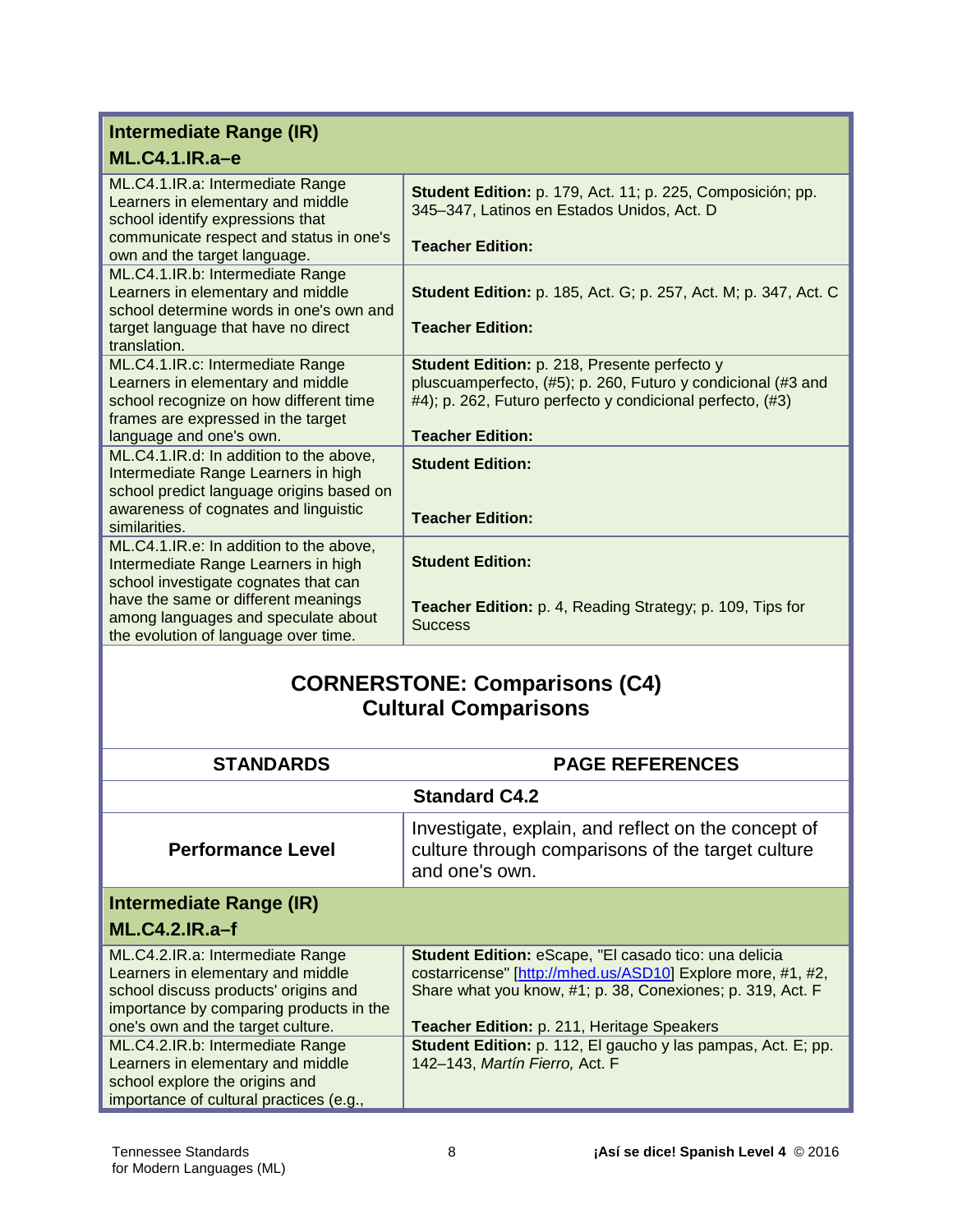| holidays, celebrations, work habits) by<br>comparing practices in one's own and<br>the target culture.                                                                                  | Teacher Edition: p. 217, Comunidades                                              |
|-----------------------------------------------------------------------------------------------------------------------------------------------------------------------------------------|-----------------------------------------------------------------------------------|
| ML.C4.2.IR.c: Intermediate Range<br>Learners in elementary and middle<br>school compare and contrast the role<br>and importance of family in one's own<br>and the target culture.       | <b>Student Edition:</b><br><b>Teacher Edition:</b>                                |
| ML.C4.2.IR.d: In addition to the above,<br>Intermediate Range Learners in high<br>school juxtapose school schedules,                                                                    | Student Edition: p. 227, Act. C                                                   |
| course offerings, and attitudes toward<br>school in one's own and the target<br>culture.                                                                                                | Teacher Edition: p. 227, Act. C                                                   |
| ML.C4.2.IR.e: In addition to the above,<br>Intermediate Range Learners in high<br>school compare and contrast career<br>choices and preparation in one's own<br>and the target culture. | <b>Student Edition: p. 349, Act. 4; p. 362, Act. J</b><br><b>Teacher Edition:</b> |
| ML.C4.2.IR.f: In addition to the above,<br>Intermediate Range Learners in high<br>school explore entertainment and leisure<br>options in one's own and the target<br>culture.           | <b>Student Edition:</b> p. 272, Act. B; p 362, Act. H<br><b>Teacher Edition:</b>  |
| <b>CORNERSTONE: Communities (C5)</b><br><b>School and Global Communities</b>                                                                                                            |                                                                                   |

| <b>STANDARDS</b>                                                                                                                                                                                                                                                          | <b>PAGE REFERENCES</b>                                                                                                                                                                         |
|---------------------------------------------------------------------------------------------------------------------------------------------------------------------------------------------------------------------------------------------------------------------------|------------------------------------------------------------------------------------------------------------------------------------------------------------------------------------------------|
|                                                                                                                                                                                                                                                                           | <b>Standard C5.1</b>                                                                                                                                                                           |
| <b>Performance Level</b>                                                                                                                                                                                                                                                  | Use language to interact both within and beyond the<br>classroom.                                                                                                                              |
| Intermediate Range (IR)                                                                                                                                                                                                                                                   |                                                                                                                                                                                                |
| $ML.C5.1.IR.a-c$                                                                                                                                                                                                                                                          |                                                                                                                                                                                                |
| ML.C5.1.IR.a: Intermediate Range<br>Learners in elementary and middle<br>school interact with members of the local<br>community or with contacts made<br>electronically to hear how they use the<br>language (e.g., law enforcement,<br>interpreters, heritage speakers). | <b>Student Edition:</b> p. 181, Act. 4; p. 347, Act. D; p. 363,<br>Composición<br>Teacher Edition: p. 86, Videos; p. 257, Comunidades                                                          |
| ML.C5.1.IR.b: In addition to the above,<br>Intermediate Range Learners in high<br>school research the use of the target<br>language in various fields of work in<br>today's world.                                                                                        | Student Edition: eScape, "El día que Miami amaneció de<br>luto" [http://mhed.us/ASD14], Share what you know #2; p. 122,<br>Carreras; p. 349, Act. 4; p. 362, Act. J<br><b>Teacher Edition:</b> |
| ML.C5.1.IR.c: In addition to the above,<br>Intermediate Range Learners in high<br>school explore real-world opportunities to                                                                                                                                              | <b>Student Edition: eScape, "Mariano Rivera"</b><br>[http://mhed.us/ASD8], Share what you know; p. 273, Act. D                                                                                 |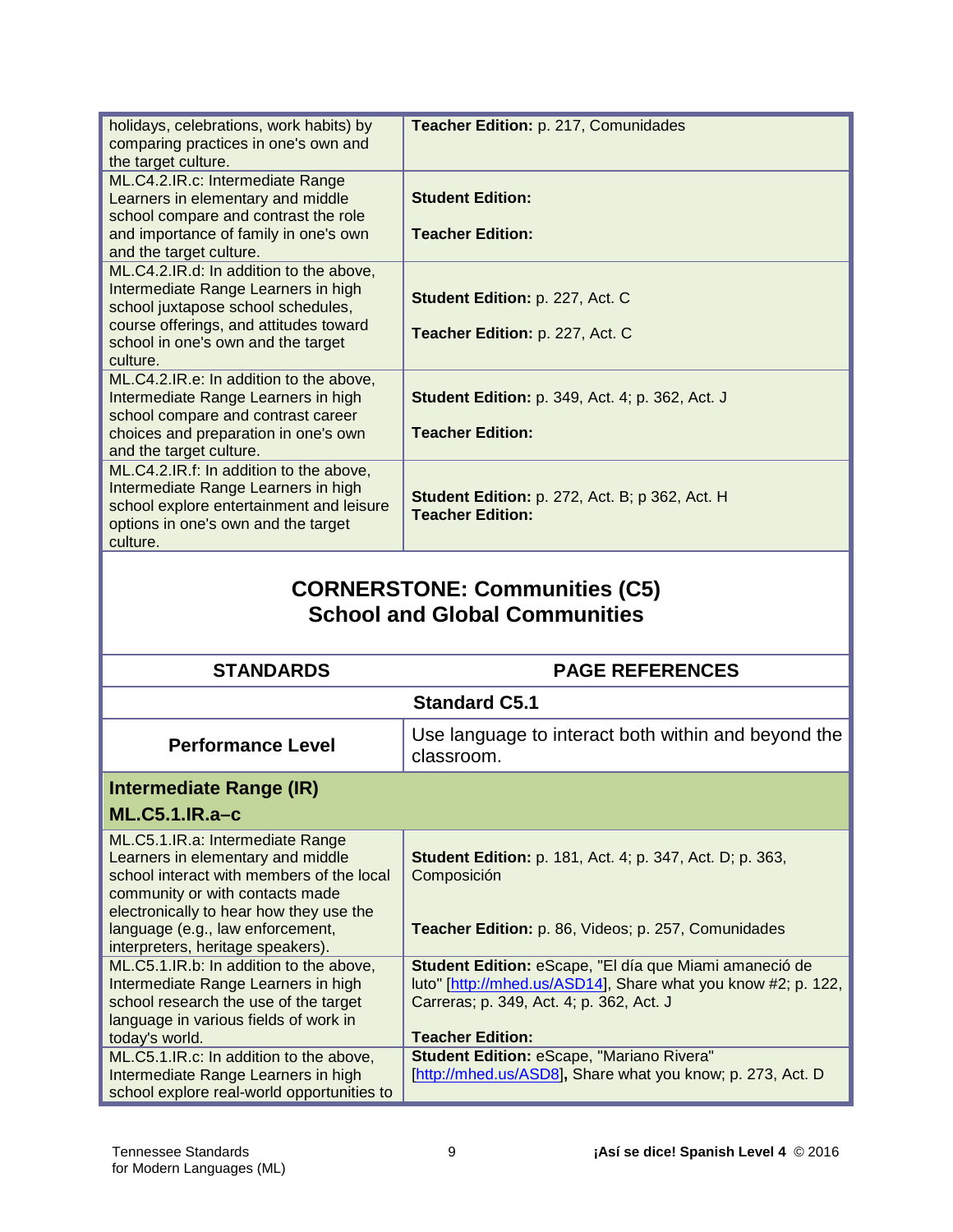| connect with the target language<br>community.                                                                                                                       | <b>Teacher Edition:</b>                                                                                                  |
|----------------------------------------------------------------------------------------------------------------------------------------------------------------------|--------------------------------------------------------------------------------------------------------------------------|
| <b>CORNERSTONE: Communities (C5)</b><br><b>Lifelong Learning</b>                                                                                                     |                                                                                                                          |
| <b>STANDARDS</b>                                                                                                                                                     | <b>PAGE REFERENCES</b>                                                                                                   |
| <b>Standard C5.2</b>                                                                                                                                                 |                                                                                                                          |
| <b>Performance Level</b>                                                                                                                                             | Use the target language for enrichment and<br>advancement.                                                               |
| Intermediate Range (IR)<br>$ML.C5.2.IR.a-b$                                                                                                                          |                                                                                                                          |
| ML.C5.2.IR.a: Intermediate Range<br>Learners in elementary and middle<br>school consult various sources in the                                                       | <b>Student Edition:</b> p. 88, Act. G; p. 136, Act. A; p. 181, Act. 4;<br>p. 228, Act. F; p. 273, Act. D; p. 360, Act. C |
| target language to obtain information on<br>topics of personal interest.                                                                                             | <b>Teacher Edition:</b>                                                                                                  |
| ML.C5.2.IR.b: In addition to the above,<br>Intermediate Range Learners in high<br>school reflect and collect evidence on<br>learning acquisition goals to plan one's | <b>Student Edition:</b> p. 122, Carreras; p. 317, Act. 3; p. 349, Act.<br>4; p. 362, Act. J                              |
| next steps in the language learning<br>process.                                                                                                                      | <b>Teacher Edition:</b>                                                                                                  |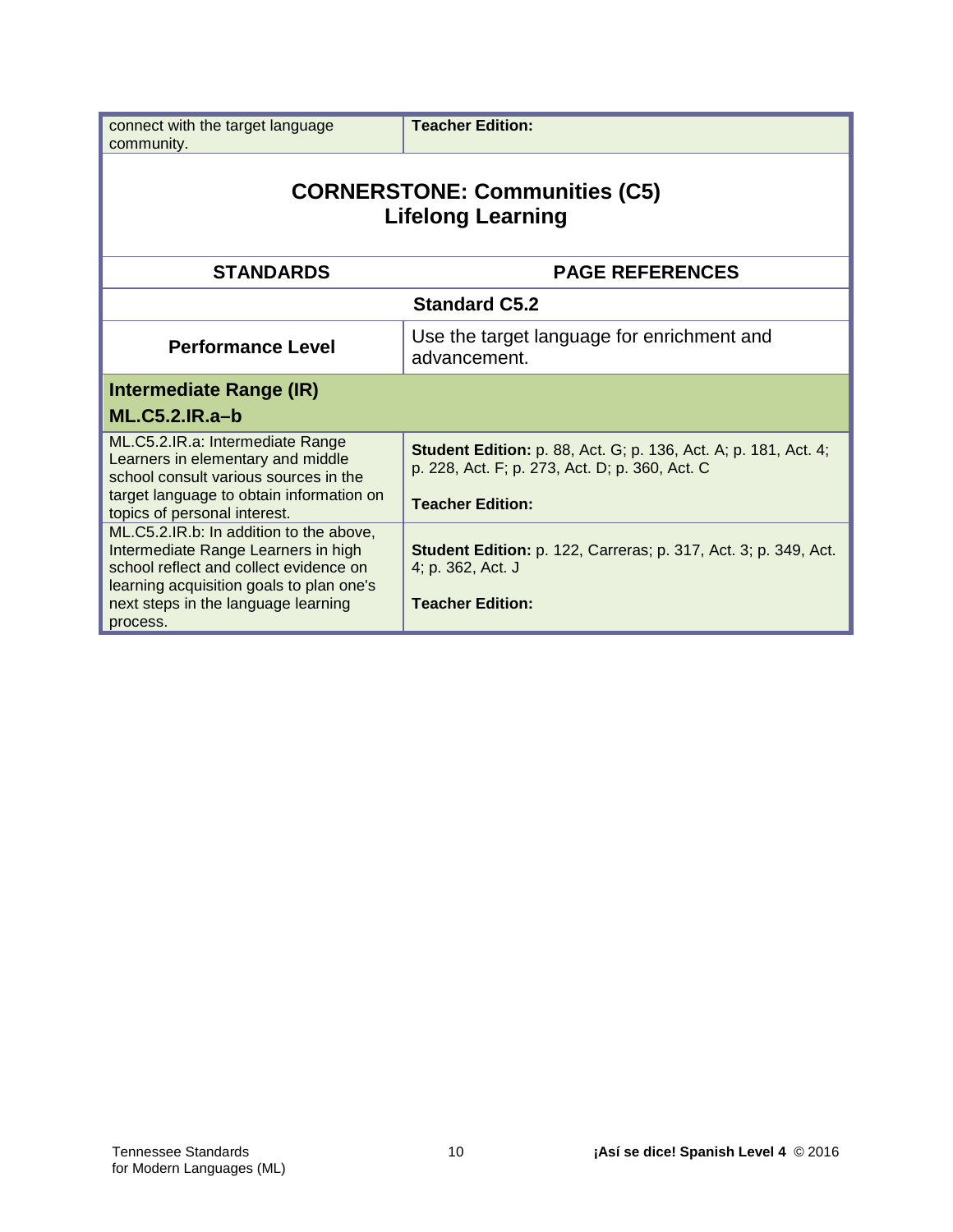*The following represents material that serves as a bridge for students to attain the targeted proficiency level of the course. These benchmarks recycle material from the proficiency level below the targeted level as added support.*

#### **CORNERSTONE: Communication (C1) Interpersonal Communication**

| <b>STANDARDS</b>                                                                                                                        | <b>PAGE REFERENCES</b>                                                                                                           |
|-----------------------------------------------------------------------------------------------------------------------------------------|----------------------------------------------------------------------------------------------------------------------------------|
|                                                                                                                                         | <b>Standard C1.1</b>                                                                                                             |
| <b>Performance Level</b>                                                                                                                | Interact and negotiate meaning in spoken or written<br>conversations to share information, reactions,<br>feelings, and opinions. |
| <b>Intermediate Low (IL)</b><br><b>ML.C1.1.IL.a-d</b>                                                                                   |                                                                                                                                  |
| ML.C1.1.IL.a: Intermediate Low Learners<br>create basic sentences to have a<br>conversation on a number of everyday<br>topics.          | <b>Student Edition:</b><br><b>Teacher Edition:</b>                                                                               |
| ML.C1.1.IL.b: Intermediate Low Learners<br>create basic sentences to ask and<br>answer questions about familiar factual<br>information. | Student Edition: p. 13, Act. 2<br><b>Teacher Edition:</b>                                                                        |
| ML.C1.1.IL.c: Intermediate Low Learners<br>create basic sentences to meet basic<br>needs in familiar situations.                        | <b>Student Edition:</b><br><b>Teacher Edition:</b>                                                                               |
| ML.C1.1.IL.d: Intermediate Low Learners<br>create basic sentences to begin to<br>indicate various time frames.                          | <b>Student Edition:</b><br><b>Teacher Edition:</b>                                                                               |
| <b>CORNERSTONE: Communication (C1)</b><br><b>Interpretive Communication-Listening</b>                                                   |                                                                                                                                  |
| <b>STANDARDS</b>                                                                                                                        | <b>PAGE REFERENCES</b>                                                                                                           |

|                          | <b>Standard C1.2</b>                                                                       |
|--------------------------|--------------------------------------------------------------------------------------------|
| <b>Performance Level</b> | Demonstrate understanding, interpret, and analyze<br>what is heard on a variety of topics. |
| Intermediate Low (IL)    |                                                                                            |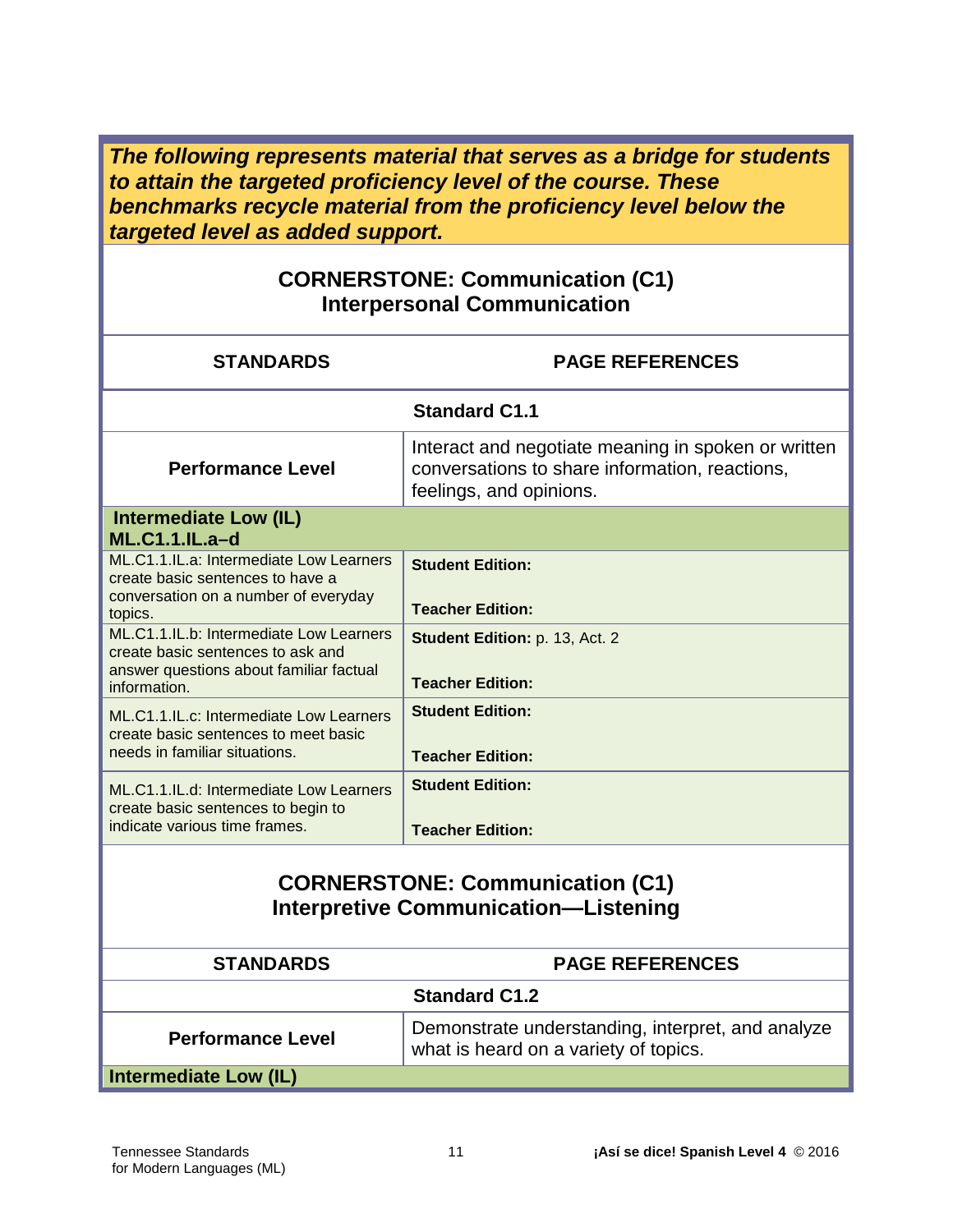| <b>ML.C1.2.IL.a-b</b>                                                                                                                                     |                                                                                                                                      |  |
|-----------------------------------------------------------------------------------------------------------------------------------------------------------|--------------------------------------------------------------------------------------------------------------------------------------|--|
| ML.C1.2.IL.a: Intermediate Low Learners<br>recognize basic sentences to determine<br>the main idea of texts and interactions<br>related to everyday life. | <b>Student Edition:</b><br><b>Teacher Edition:</b>                                                                                   |  |
| ML.C1.2.IL.b: Intermediate Low Learners<br>recognize basic sentences to follow<br>questions and simple statements on                                      | <b>Student Edition: p. 181, Act. 5; p. 362, Act. G</b>                                                                               |  |
| familiar topics when participating in a<br>conversation.                                                                                                  | Teacher Edition: p. 202, Conexiones; p. 254, Comunicación                                                                            |  |
|                                                                                                                                                           | <b>CORNERSTONE: Communication (C1)</b>                                                                                               |  |
|                                                                                                                                                           | <b>Interpretive Communication-Reading</b>                                                                                            |  |
| <b>STANDARDS</b><br><b>PAGE REFERENCES</b>                                                                                                                |                                                                                                                                      |  |
|                                                                                                                                                           |                                                                                                                                      |  |
|                                                                                                                                                           | <b>Standard C1.3</b>                                                                                                                 |  |
| <b>Performance Level</b>                                                                                                                                  | Interpret, analyze, and demonstrate understanding<br>of written materials on a variety of topics.                                    |  |
| <b>Intermediate Low (IL)</b>                                                                                                                              |                                                                                                                                      |  |
| <b>ML.C1.3.IL.a-c</b>                                                                                                                                     |                                                                                                                                      |  |
| ML.C1.3.IL.a: Intermediate Low Learners<br>recognize basic sentences to understand<br>short texts of personal interest.                                   | Student Edition: pp. 162-163, Civilización precolombina-los<br>mayas, Act. B                                                         |  |
|                                                                                                                                                           | <b>Teacher Edition:</b>                                                                                                              |  |
| ML.C1.3.IL.b: Intermediate Low Learners<br>recognize basic sentences to identify<br>some basic information needed to fill out<br>forms.                   | <b>Student Edition:</b><br><b>Teacher Edition:</b>                                                                                   |  |
| ML.C1.3.IL.c: Intermediate Low Learners<br>recognize basic sentences to infer basic                                                                       | Student Edition: p. 138, Act. F                                                                                                      |  |
| information from a variety of media (e.g.,<br>weather reports, job postings).                                                                             | <b>Teacher Edition:</b>                                                                                                              |  |
| <b>CORNERSTONE: Communication (C1)</b><br><b>Presentational-Speaking</b>                                                                                  |                                                                                                                                      |  |
| <b>STANDARDS</b>                                                                                                                                          | <b>PAGE REFERENCES</b>                                                                                                               |  |
|                                                                                                                                                           | <b>Standard C1.4</b>                                                                                                                 |  |
| <b>Performance Level</b>                                                                                                                                  | Present information on multiple topics for a variety<br>of purposes using appropriate formats, considering<br>the intended audience. |  |
| <b>Intermediate Low (IL)</b>                                                                                                                              |                                                                                                                                      |  |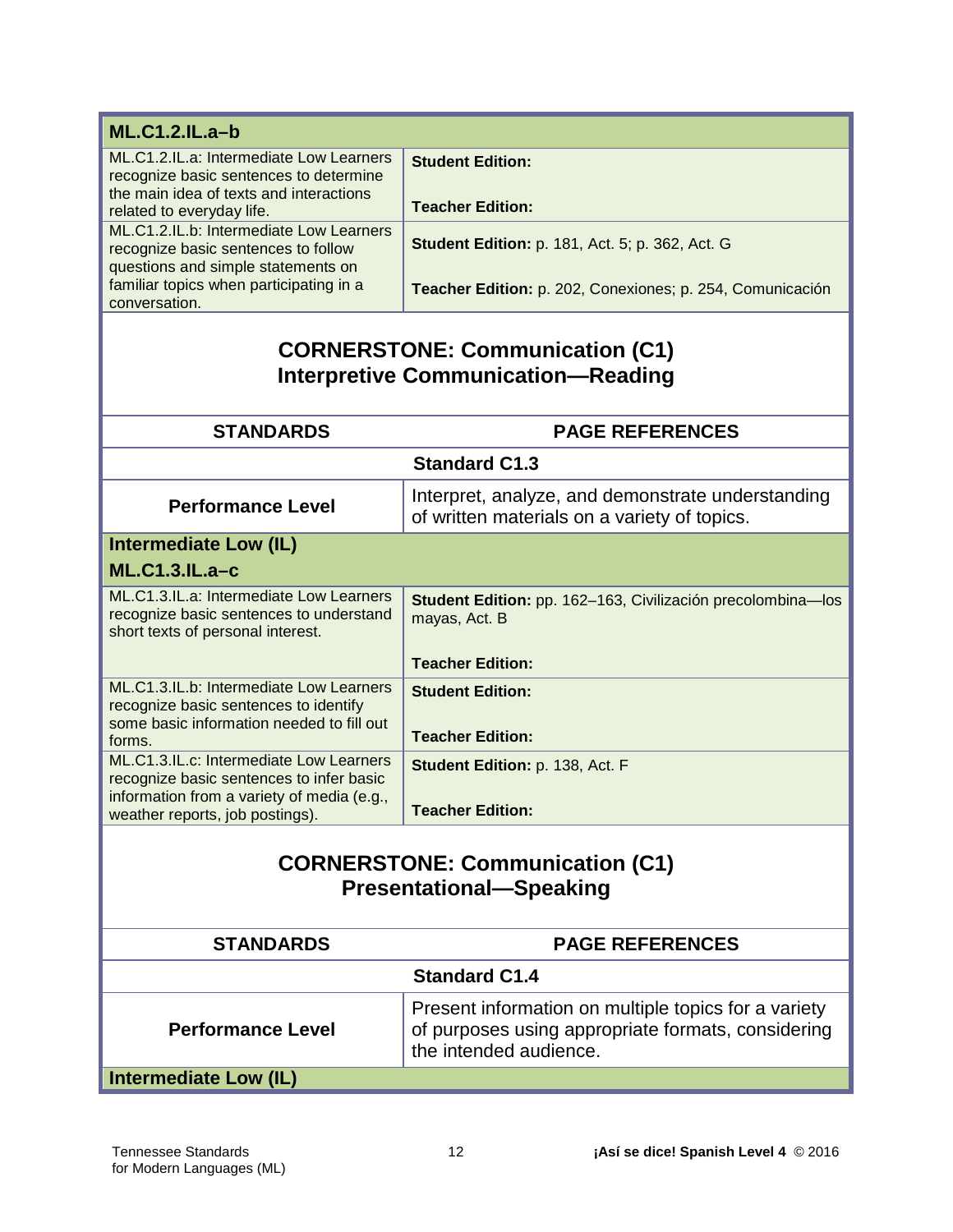| <b>ML.C1.4.IL.a-e</b>                                                                 |                                                                                                                                      |
|---------------------------------------------------------------------------------------|--------------------------------------------------------------------------------------------------------------------------------------|
| ML.C1.4.IL.a: Intermediate Low Learners<br>create basic sentences to describe         | <b>Student Edition: p. 359, Act. 1; p. 362, Act G</b>                                                                                |
| people, activities, events, and<br>experiences.                                       | <b>Teacher Edition:</b>                                                                                                              |
| ML.C1.4.IL.b: Intermediate Low Learners<br>create basic sentences to express          | <b>Student Edition: p. 171, Act. 3; p. 307, Act. 6</b>                                                                               |
| needs, wants, and preferences on topics<br>of interest.                               | <b>Teacher Edition:</b>                                                                                                              |
| ML.C1.4.IL.c: Intermediate Low Learners<br>create basic sentences to interpret and    | Student Edition: p. 181, Act. 4                                                                                                      |
| discuss instructions, directions, and<br>maps.                                        | Teacher Edition: p. 257, Comunicación                                                                                                |
| ML.C1.4.IL.d: Intermediate Low Learners<br>create basic sentences to present songs,   | <b>Student Edition: p. 53, Act. D</b>                                                                                                |
| short skits, or dramatic readings.                                                    | Teacher Edition: p. 193, Core Instruction                                                                                            |
| ML.C1.4.IL.e: Intermediate Low Learners<br>create basic sentences to use practiced    | <b>Student Edition:</b>                                                                                                              |
| or memorized expressions to begin to<br>indicate various time frames.                 | <b>Teacher Edition:</b>                                                                                                              |
|                                                                                       | <b>CORNERSTONE: Communication (C1)</b>                                                                                               |
|                                                                                       | <b>Presentational-Writing</b>                                                                                                        |
| <b>STANDARDS</b>                                                                      | <b>PAGE REFERENCES</b>                                                                                                               |
|                                                                                       | <b>Standard C1.5</b>                                                                                                                 |
| <b>Performance Level</b>                                                              | Present information on multiple topics for a variety<br>of purposes using appropriate formats, considering<br>the intended audience. |
| <b>Intermediate Low (IL)</b>                                                          |                                                                                                                                      |
| <b>ML.C1.5.IL.a-f</b>                                                                 |                                                                                                                                      |
| ML.C1.5.IL.a: Intermediate Low Learners                                               | <b>Student Edition:</b>                                                                                                              |
| create basic sentences to describe<br>people, activities, events, and<br>experiences. | Teacher Edition: p. 16, Comunicación                                                                                                 |
| ML.C1.5.IL.b: Intermediate Low Learners<br>create basic sentences to prepare          | <b>Student Edition:</b>                                                                                                              |
| materials for a presentation.                                                         | <b>Teacher Edition:</b>                                                                                                              |
| ML.C1.5.IL.c: Intermediate Low Learners<br>create basic sentences to give basic       | Student Edition: p. 181, Act. 4                                                                                                      |
| instructions on how to make or do<br>something.                                       | Teacher Edition: p. 69, Comunicación<br><b>Student Edition:</b>                                                                      |

topics of student interest.

ML.C1.5.IL.e: Intermediate Low Learners

**Teacher Edition:**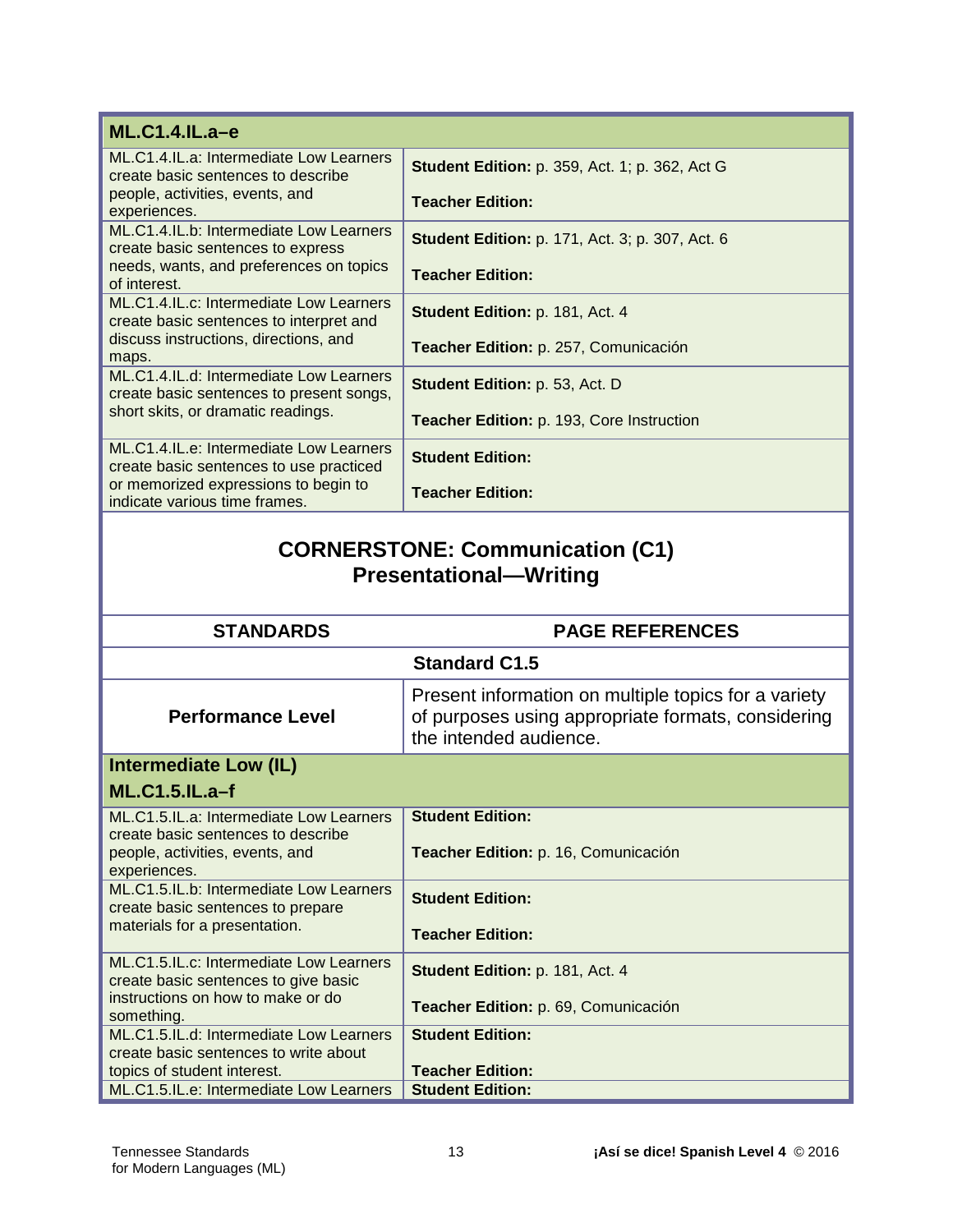| create basic sentences to ask questions<br>to obtain information.                  | <b>Teacher Edition:</b> |
|------------------------------------------------------------------------------------|-------------------------|
| ML.C1.5.IL.f: Intermediate Low Learners<br>create basic sentences to use practiced | <b>Student Edition:</b> |
| or memorized expressions to begin to<br>indicate various time frames.              | <b>Teacher Edition:</b> |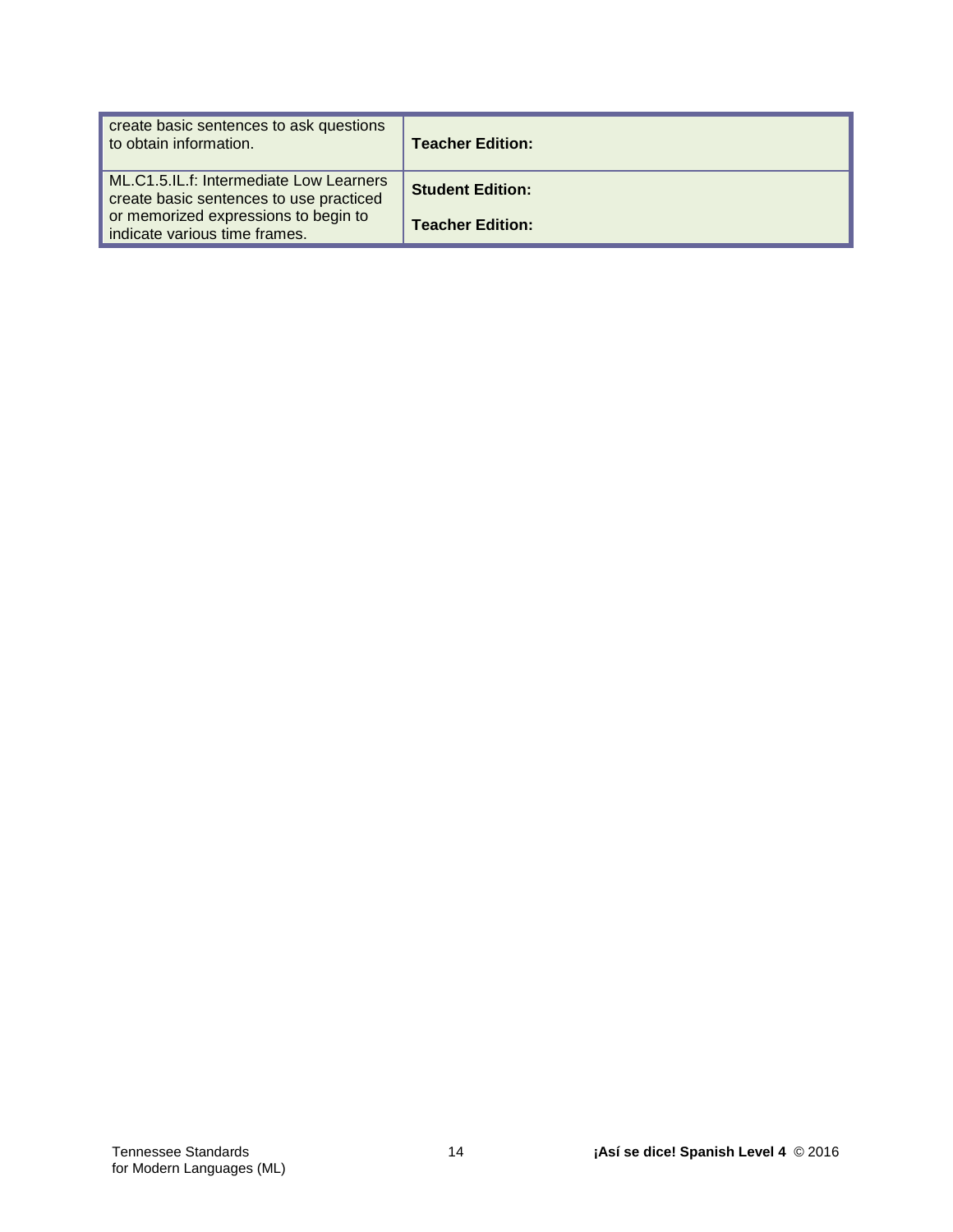*The following correlations represent material that meets benchmarks for the proficiency level above the targeted proficiency level.*

#### **CORNERSTONE: Communication (C1) Interpersonal Communication**

| <b>PAGE REFERENCES</b>                                                                                                           |  |
|----------------------------------------------------------------------------------------------------------------------------------|--|
| <b>Standard C1.1</b>                                                                                                             |  |
| Interact and negotiate meaning in spoken or written<br>conversations to share information, reactions,<br>feelings, and opinions. |  |
|                                                                                                                                  |  |
|                                                                                                                                  |  |
| <b>Student Edition:</b><br><b>Teacher Edition:</b><br><b>Student Edition:</b>                                                    |  |
| <b>Teacher Edition:</b>                                                                                                          |  |
| <b>Student Edition: p. 79, Act. 14; p. 266, Act. 8</b><br><b>Teacher Edition:</b>                                                |  |
| <b>Student Edition:</b><br><b>Teacher Edition:</b>                                                                               |  |
|                                                                                                                                  |  |

#### **CORNERSTONE: Communication (C1) Interpretive Communication—Reading**

| <b>STANDARDS</b>                          | <b>PAGE REFERENCES</b>                                                                            |
|-------------------------------------------|---------------------------------------------------------------------------------------------------|
| <b>Standard C1.3</b>                      |                                                                                                   |
| <b>Performance Level</b>                  | Interpret, analyze, and demonstrate understanding<br>of written materials on a variety of topics. |
| Intermediate High (IH)<br>$ML.C1.3.H.a-b$ |                                                                                                   |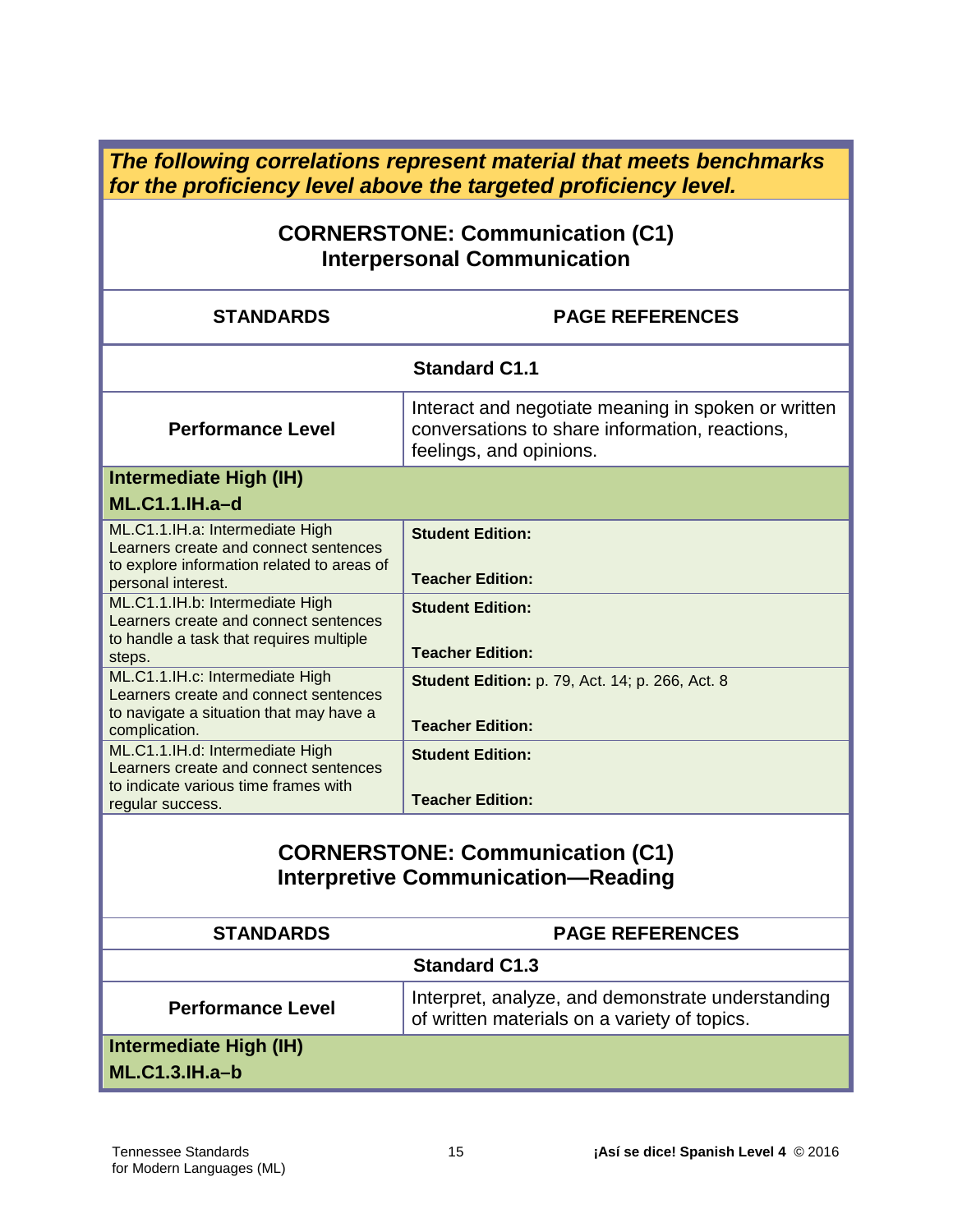| ML.C1.3.IH.a: Intermediate High                                                        | <b>Student Edition:</b>                                |  |
|----------------------------------------------------------------------------------------|--------------------------------------------------------|--|
| Learners recognize connected sentences<br>to articulate the main idea of texts related |                                                        |  |
| to everyday life, personal interests, and                                              | <b>Teacher Edition:</b>                                |  |
| school studies.                                                                        |                                                        |  |
| ML.C1.3.IH.b: Intermediate High                                                        |                                                        |  |
| Learners recognize connected sentences                                                 | Student Edition: pp. 302-303, La independencia, Act. G |  |
| to follow some accounts of events and                                                  |                                                        |  |
| experiences in various time frames.                                                    | <b>Teacher Edition:</b>                                |  |
| <b>CORNERSTONE: Communication (C1)</b><br><b>Presentational-Speaking</b>               |                                                        |  |
| <b>STANDARDS</b>                                                                       | <b>PAGE REFERENCES</b>                                 |  |
| <b>Standard C1.4</b>                                                                   |                                                        |  |
|                                                                                        | Present information on multiple topics for a variety   |  |
| <b>Performance Level</b>                                                               | of purposes using appropriate formats, considering     |  |
|                                                                                        | the intended audience.                                 |  |
| Intermediate High (IH)                                                                 |                                                        |  |
| <b>ML.C1.4.IH.a-d</b>                                                                  |                                                        |  |
|                                                                                        |                                                        |  |
| ML.C1.4.IH.a: Intermediate High                                                        | <b>Student Edition:</b>                                |  |
| Learners create and connect sentences<br>to research and describe more                 |                                                        |  |
| sophisticated academic topics within the                                               | <b>Teacher Edition:</b>                                |  |
| content areas.                                                                         |                                                        |  |
| ML.C1.4.IH.b: Intermediate High                                                        | <b>Student Edition:</b>                                |  |
| Learners create and connect sentences                                                  |                                                        |  |
| to present information about events,                                                   | <b>Teacher Edition:</b>                                |  |
| activities, and topics of particular interest.<br>ML.C1.4.IH.c: Intermediate High      |                                                        |  |
| Learners create and connect sentences                                                  | Student Edition: p. 280, Act. D                        |  |
| to defend a point of view with supporting                                              |                                                        |  |
| evidence.                                                                              | <b>Teacher Edition:</b>                                |  |
| ML.C1.4.IH.d: Intermediate High                                                        | <b>Student Edition:</b>                                |  |
| Learners create and connect sentences                                                  |                                                        |  |
| to indicate various time frames with some                                              | <b>Teacher Edition:</b>                                |  |
| success.                                                                               |                                                        |  |
|                                                                                        |                                                        |  |
| <b>CORNERSTONE: Communication (C1)</b>                                                 |                                                        |  |
| <b>Presentational-Writing</b>                                                          |                                                        |  |
|                                                                                        |                                                        |  |
| <b>STANDARDS</b>                                                                       | <b>PAGE REFERENCES</b>                                 |  |
|                                                                                        | <b>Standard C1.5</b>                                   |  |
|                                                                                        | Present information on multiple topics for a variety   |  |
| <b>Performance Level</b>                                                               | of purposes using appropriate formats, considering     |  |
|                                                                                        |                                                        |  |